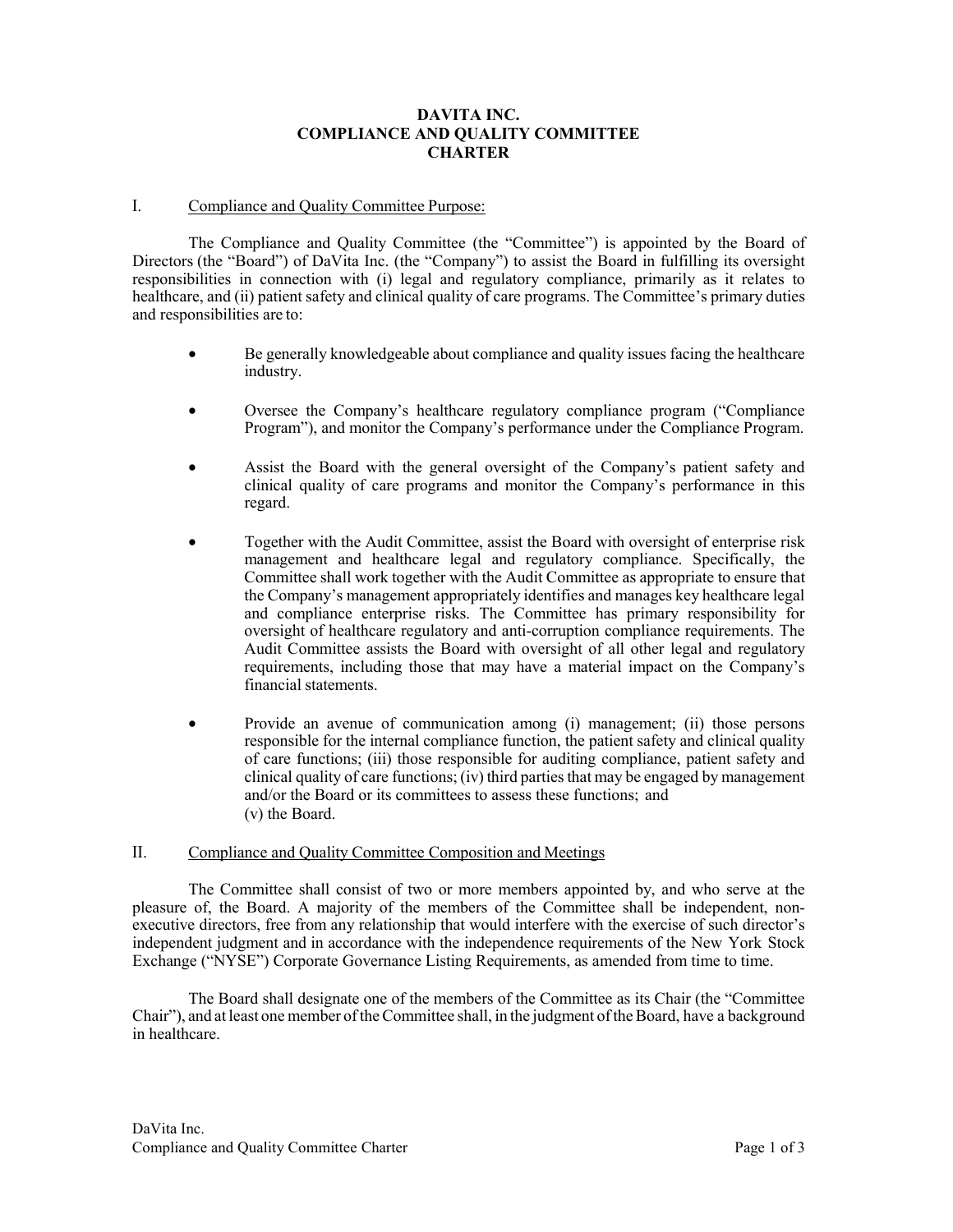The Committee shall meet at least four times annually. The Committee Chair will direct the preparation of or otherwise approve an agenda in advance of each meeting. A quorum for the transaction of business at any meeting of the Committee shall consist of a majority of the Committee members. The Committee will report regularly to the Board and may form and delegate authority to subcommittees consisting of one or more members when it deems appropriate.

## III. Compliance and Quality Committee Responsibilities and Duties

## **Legal and Regulatory Compliance Responsibilities**

The legal and regulatory compliance oversight responsibilities and duties of the Committee shall include the following:

- 1. Oversee, review and monitor the effectiveness of the Compliance Program and recommend modifications to the Board, as necessary or appropriate;
- 2. Review and oversee compliance with Federal healthcare program requirements and anti-corruption laws, rules and regulations;
- 3. Ensure proper communication of significant healthcare regulatory compliance issues to the Board;
- 4. Review significant healthcare regulatory compliance risk areas and the steps management has taken to monitor, control and report such compliance risk exposures;
- 5. Review and oversee the performance of the Chief Compliance Officer (including providing input to the Compensation Committee of the Board with respect to the compensation of the Chief Compliance Officer), the Management Compliance Committee and the Compliance Department;
- 6. Periodically evaluate new developments and current and emerging trends in regulation, legislation, public policy, compliance and enforcement that may affect companies in the healthcare industry;
- 7. Meet no less than four times per year in executive session with the Chief Compliance Officer to discuss, among other things, the Compliance Program and to receive an update on compliance activities initiated or completed during the quarter;
- 8. Periodically receive reporting from the head of Compliance Audit;
- 9. Periodically review the Compliance Audit Charter and oversee the annual Compliance Audit Plan; and
- 10. Periodically review the Company's Code of Conduct to ensure that it is adequate and up-to date. In coordination with the Audit Committee of the Board, as appropriate, review any violations of the Company's Code of Conduct by any Company executive officer, senior vice president or other person whose position is equivalent to or above a senior vice president and review, assess and/or recommend corrective action as the Committee determines necessary or appropriate.

## **Clinical Quality Responsibilities**